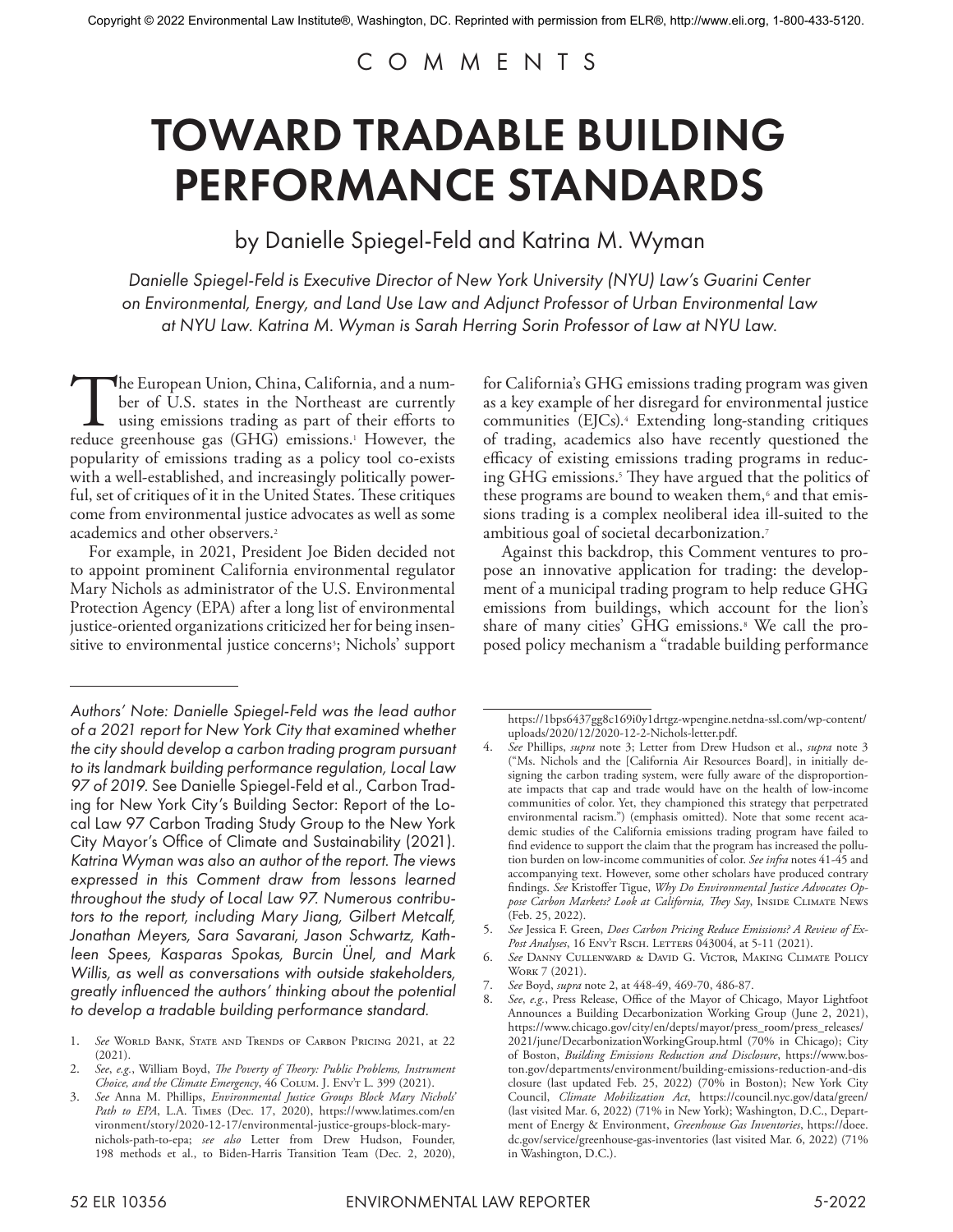standard" (tradable BPS).9 The proposal is doubly novel: no U.S. city has established a trading program to reduce GHG emissions or any other form of air pollution.<sup>10</sup> Instead, the trading programs that exist in the United States have been developed at the state, regional, and federal levels.<sup>11</sup> Also, no existing trading program in the United States regulates the emissions of buildings, such as office buildings or multifamily apartment buildings. Instead, U.S. emissions trading programs tend to apply to power plants and other large industrial facilities.<sup>12</sup>

In addition to making the case for municipal trading programs for buildings, the Comment lays out two forms of tradable BPSs that cities could implement. In setting out these two paradigmatic forms, we draw on our experience leading a large-scale study (the Carbon Trading Study) into the potential to develop a carbon trading program for New York City's buildings pursuant to the city's landmark building emissions law, Local Law 97 of 2019 (LL97).<sup>13</sup> The study team was cognizant of the concerns about emissions trading, and sought to address them by centering environmental justice in the design of trading program proposals. The trading programs that we designed for New York City sought not only to ensure that trading would not harm EJCs, but that these communities would experience more investment and less local air pollution than they would if trading were not allowed.

The Comment proceeds in four parts. Part I explains why cities and states are seeking to regulate building GHG emissions, and the limitations of the existing forms of build-

ing emission regulation. Part II lays out why cities should consider developing trading programs for the building sector. It also discusses several of the main concerns with local governments using trading to reduce building emissions, and explains how these concerns could be addressed.

Part III then offers two approaches to a municipal trading program for buildings. We describe the two programs that were developed for New York City and what the costs and benefits of the two programs were predicted to be for different stakeholder groups within the city, including EJCs. Part IV concludes.

By way of background, we generally refer to the potential for building owners to engage in GHG emissions trading, because the study that we led focused on developing a GHG emissions trading program for buildings that could be added to New York City's GHG emissions-based BPS. However, other BPSs regulate energy efficiency, rather than GHG emissions, and a trading program could also be designed to trade energy efficiency. Indeed, there are examples of regulated markets where energy efficiency currently is traded.<sup>14</sup>

## **I. Background on Existing BPSs and Their Limitations**

## *A. Why Cities and States Are Establishing BPSs*

Energy use in buildings accounts for nearly 30% of total GHG emissions across the globe.<sup>15</sup> In dense cities, this figure can be much higher. Building emissions account for a particularly large share of emissions in dense areas in cold climates where many building owners rely on on-site combustion of fossil fuels for heating.16 In New York City, for example, buildings account for more than two-thirds of annual GHG emissions.17 In Chicago, the figure is approximately 70%.<sup>18</sup> Seventy-five percent of Boston's GHG emissions come from buildings.<sup>19</sup> Building emissions come from

18. Press Release, Office of the Mayor of Chicago, *supra* note 8.

<sup>9.</sup> See also New York State Climate Action Council, New York State Climate Action Council Draft Scoping Plan 254 (2021) (referring to three approaches for clean energy supply standards, including a "tradeable performance standard").

<sup>10.</sup> Note that Washington, D.C., has developed a type of trading program for stormwater credits, but this is distinct from tradable credits for emissions. Washington, D.C., Department of Energy & Environment, *Stormwater Retention Credit Trading Program*, https://doee.dc.gov/src (last visited Mar. 6, 2022).

<sup>11.</sup> *See*, *e.g.*, CAL. CODE REGS. tit. 17, §95800 et seq. (2019) (state regulations establishing the California cap-and-trade program); Regional Greenhouse Gas Initiative (RGGI), Memorandum of Understanding (2005) (memorandum of understanding establishing the RGGI program among northeastern states); RGGI, *Model Rule and MOU Versions*, https://www.rggi.org/ program-overview-and-design/design-archive/mou-model-rule (last visited Mar. 6, 2022); Benjamin Leard & Virginia McConnell, Resources for the Future, New Markets for Credit Trading Under US Automobile Greenhouse Gas and Fuel Economy Standards (2017), https:// media.rff.org/documents/RFF-Rpt-AutoCreditTradingREV.pdf.

<sup>12.</sup> Tokyo is the only city we know that has a well-established GHG trading program that covers buildings. Several cities in China piloted emissions trading programs in the lead-up to the launch of a national GHG trading program, and some of these pilots appear to have allowed buildings to trade, though it is unclear how much trading occurred involving buildings. *See* Xiangnan Song et al., *Will China's Building Sector Participate in Emissions Trading System? Insights From Modelling an Owner's Optimal Carbon Reduction Strategies*, 118 Energy Pol'y 232, 233 (2018). In the United States, Resources for the Future has also raised the possibility of a market-based BPS. *See generally* Véronique Bugnion & Karen Palmer, Resources for the Future, Building Performance Standards: Lessons From Carbon Policy (2020); Kathryne Cleary & Karen Palmer, *Federal Climate Policy 106: The Buildings Sector*, Res. for Future (Apr. 6, 2021), https://www.rff.org/ publications/explainers/federal-climate-policy-106-the-buildings-sector/.

<sup>13.</sup> The study was conducted by researchers at New York University, the Brattle Group, and HR&A Advisors. Staff at the New York City Mayor's Office of Climate and Sustainability set the policy objectives for the study and provided feedback throughout the process.

<sup>14.</sup> *See generally* Katrina M. Wyman & Adalene Minelli, *Propertizing Environmental Attributes*, 39 Yale J. Regul. \_\_\_\_ (forthcoming 2022) (referring to the sale of energy efficiency in electricity markets in the United States and energy savings certificates in France and Italy).

<sup>15.</sup> *See* United Nations Environment Programme, 2020 Global Status Report for Buildings and Construction: Towards a Zero-Emissions, Efficient, and Resilient Buildings and Construction Sector—Ex-ECUTIVE SUMMARY  $4$  (2020) (noting that "CO<sub>2</sub> [carbon dioxide] emissions from the operation of buildings have increased to . . . 28% of total global energy-related  $\mathrm{CO}_2$  emissions," and to 38% if building construction emissions are included).

<sup>16.</sup> Note that there are important regional variations in the on-site combustion of fossil fuels. *See*, *e.g.*, Rocky Mountain Institute, The Impact of Fossil Fuels in Buildings 56 (2019).

<sup>17.</sup> *See* Danielle Spiegel-Feld et al., Carbon Trading for New York City's Building Sector: Report of the Local Law 97 Carbon Trading Study Group to the New York City Mayor's Office of Climate and Sustainability 22 n.29 (2021) [hereinafter CTS Report] (citing Ross MacWhinney & Omri Klagsbald, New York City Mayor's Office of SUSTAINABILITY, INVENTORY OF NEW YORK CITY GREENHOUSE GAS EMISsions in 2016 (2017)).

<sup>19.</sup> Bos., Mass., Ordinance Amending City of Boston Code, Ordinances ch. VII, §§7-2.1 and 7-2.2, Building Energy Reporting and Disclosure (BER-DO) (Oct. 5, 2021).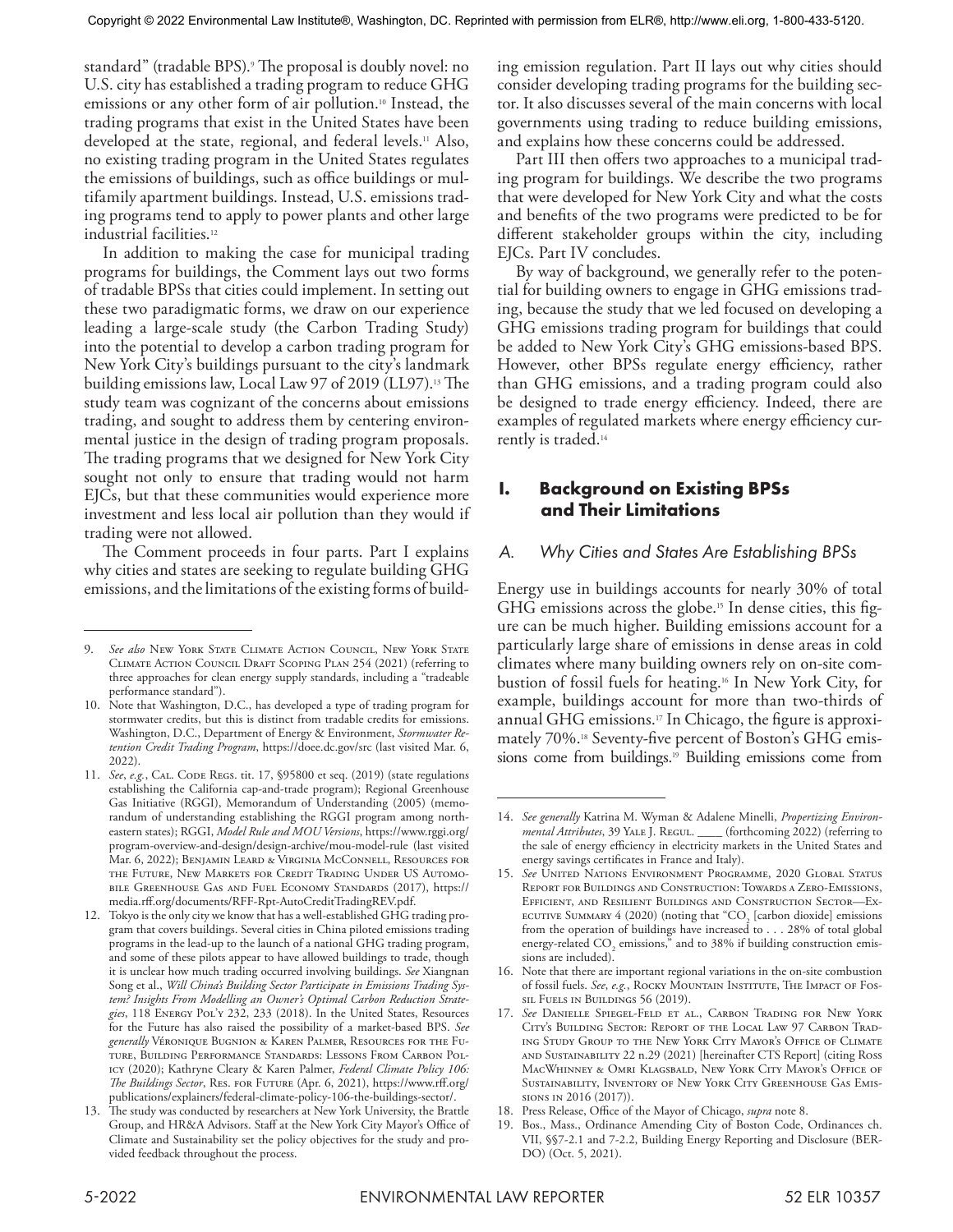two main sources: the electricity that building owners buy from electric utilities (grid-supplied electricity), and fossil fuels that buildings burn on-site for uses such as heating and cooking.

In the past few years, a small but growing number of city and state governments have started regulating building emissions as part of their efforts to decarbonize. Some governments have banned gas lines from being connected to new buildings, or a subset of new buildings.20 However, prohibiting fossil fuel use on-site in new construction does nothing to reduce fossil fuel use in existing buildings, many of which will stand for decades more. Across the United States, only about 2% of the building stock turns over each year, and most of the buildings that will exist in 2050 already exist today.<sup>21</sup>

Given the importance of decarbonizing the existing building stock alongside new construction, the most important form of building emission regulation is cities' and states' nascent efforts to impose BPSs that regulate the emissions of new and existing buildings alike.<sup>22</sup> As an indication of the importance of BPSs, EPA is actively promoting BPSs,<sup>23</sup> and President Biden has called for the federal government to establish a BPS for federally owned and occupied buildings.<sup>24</sup>

#### *B. The Limitations of Existing BPSs*

BPSs generally regulate either energy efficiency or buildings' GHG emissions.<sup>25</sup> The main difference between these two approaches is that energy-efficiency regulations seek to reduce the amount of energy that buildings consume, irrespective of the source of that energy, whereas GHG emissions standards only seek to reduce the amount of carbon-based energy that buildings use. Regardless of which approach is used, building owners are typically required to certify their compliance at regular increments on a building-by-building basis.<sup>26</sup>

It is self-evident how a GHG emissions standard could lead buildings to reduce their GHG emissions. If the standard is sufficiently stringent, it could motivate buildings to reduce their use of electricity (to reduce their emissions from electricity credited to the building); switch to clean distributed sources of electricity, such as solar photovoltaic (PV); and reduce the combustion of fossil fuels on-site for heating and cooking. Energyefficiency standards could reduce building GHG emissions as well by incentivizing buildings to reduce their use of electricity and other forms of energy; as long as the energy sources on which buildings rely are generated using fossil fuels, reducing energy use will reduce GHG emissions.

Reducing energy use could also have the added benefit of lowering the cost of the ambitious task that some governments have established of switching buildings away from fossil fuels to electricity for all their energy needs, while simultaneously decarbonizing the sources of electricity.<sup>27</sup> Electrifying buildings—which many see as key to ultimately decarbonizing them—will increase demand for electricity<sup>28</sup>; improving energy efficiency could offset some of that increased demand, and therefore reduce the extent to which new renewable and zero-emitting generators need to be built to electrify buildings alongside motor vehicles.

For present purposes, the key point to underscore is that BPSs set performance standards for individual buildings, and typically envision that owners and operators of individual buildings will take actions to improve the performance of their buildings. To be sure, BPSs typically provide building owners with some flexibility in achieving the standards (see Table 1). For example, New York City's BPS, LL97, which caps the GHG emissions of large buildings, allows buildings that would otherwise exceed their caps to comply by reducing their electricity use on-site through retrofits, $29$  electrifying the buildings (an emissions reduction strategy if grid-supplied electricity is less GHG-intensive than on-site combustion), and switching to clean distributed energy sources such as solar PV.30 It also allows buildings to comply by purchasing renewable energy credits (RECs) for electricity supplied to the New York City area, and purchasing offsets.31 Some buildings can also have the standards that apply to them relaxed under certain conditions.<sup>32</sup>

However, BPSs generally do not allow building owners to comply by paying other building owners to reduce their emissions by more than they are required to do under the BPS. In

32. *See*, *e.g.*, *id*. §28-320.3.10.

<sup>20.</sup> *See* Anne Barnard, *N.Y.C.'s Gas Ban Takes Fight Against Climate Change to the Kitchen*, N.Y. Times (Dec. 15, 2021), https://www.nytimes. com/2021/12/15/nyregion/nyc-gas-stove-heat-ban.html; Emilie Raguso, *Berkeley First City in California to Ban Natural Gas in New Buildings*, Berkeleyside (July 17, 2019), https://www.berkeleyside.org/2019/07/17/ natural-gas-pipes-now-banned-in-new-berkeley-buildings-with-someexceptions. Note that these gas bans may be particularly impactful in states where today buildings are particularly reliant on natural gas for heating. *See* Rocky Mountain Institute, *supra* note 16, at 49.

<sup>21.</sup> *See* Andrew Pressman, Professional Practice 101: A Compendium of Effective Business Strategies in Architecture 70 (3d ed. 2021) ("In most established US cities, 80 to 90% of the buildings that will be consuming energy in 2050 already exist. US cities typically only see 1 to 2% turnover (renovation or replacement) of building stock each year.").

<sup>22.</sup> *See* Institute for Market Transformation, Building Performance Standards: A Powerful New Tool in the Fight Against Climate Change (2020), https://www.imt.org/wp-content/uploads/2019/10/IMT-Building-Performance-Standard-Basics-2-PG.pdf.

<sup>23.</sup> *See* U.S. EPA, Building Performance Standards: Overview for State and Local Decision Makers (2021) (EPA-430-F-21-002), https://www. epa.gov/sites/default/files/2021-02/documents/benchmarking\_building\_ performance\_standards\_section2.pdf. The federal government also has launched the National Building Performance Standards Coalition to spur the adoption of BPSs at the local and state levels. *See* National BPS Coalition, *About the National BPS Coalition*, https://nationalbpscoalition. org/#about (last visited Mar. 6, 2022).

<sup>24.</sup> *See* Press Release, The White House, Fact Sheet: President Biden Signs Executive Order Catalyzing America's Clean Energy Economy Through Federal Sustainability (Dec. 8, 2021), https://www.whitehouse.gov/briefing-room/ statements-releases/2021/12/08/fact-sheet-president-biden-signs-executiveorder-catalyzing-americas-clean-energy-economy-through-federal-sustainability/.

<sup>25.</sup> *See* U.S. EPA, *supra* note 23, at 4.

<sup>26.</sup> See, e.g., N.Y.C. ADMIN. CODE §28-320.3.7 (2022); Bos., Mass., Ordinance Amending City of Boston Code, Ordinances ch. VII, §§7-2.1 and 7-2.2, BERDO §7-2.2(h) (Oct. 5, 2021); D.C. Code §8-1772.21 (2022).

<sup>27.</sup> *See* Eric Daniel Fournier et al., *Implications of the Timing of Residential Natu*ral Gas Use for Appliance Electrification Efforts, 15 ENVT RSCH. LETTERS 124008 (2020).

<sup>28.</sup> *See* Danielle Spiegel-Feld & Katrina Wyman, *Building Better Building Performance Standards*, 52 ELR 10268 (Apr. 2022) (comparing the benefits of regulating the GHG emissions and energy efficiency of buildings). There are also many other important policy choices that need to be made in developing a BPS. *See*, *e.g.*, U.S. EPA, *supra* note 23.

<sup>29.</sup> *See* N.Y.C. ADMIN. Соре §24-803 (2022).

<sup>30.</sup> *See id*. §28-320.3.6.

<sup>31.</sup> *See id*.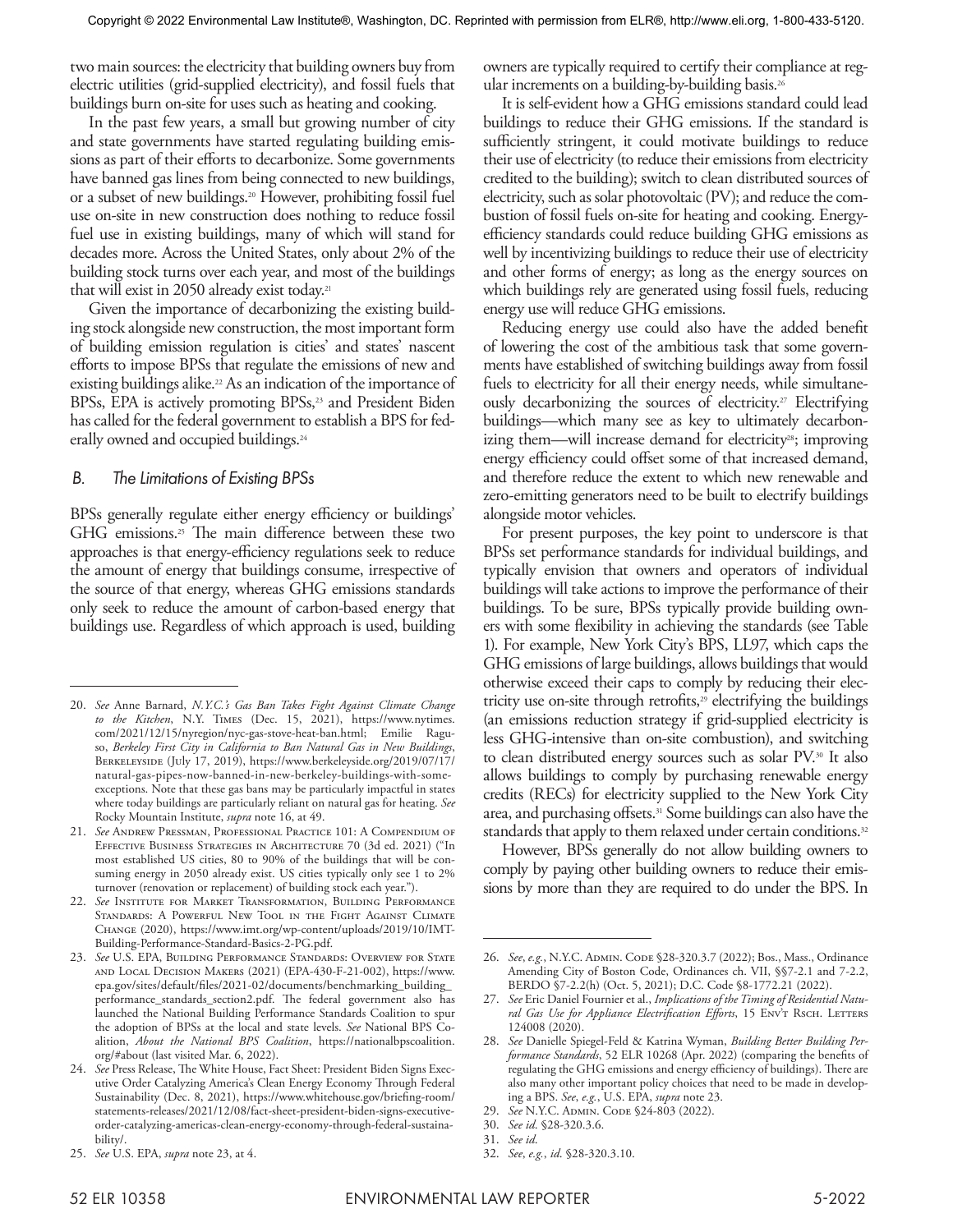## **Table 1. Flexibility Mechanisms in Various American Jurisdictions' BPSs**

| <b>Flexibility Mechanisms</b>                                                                                    | <b>City and State Regula-</b><br>tions                                                                                                                                                                                 |
|------------------------------------------------------------------------------------------------------------------|------------------------------------------------------------------------------------------------------------------------------------------------------------------------------------------------------------------------|
| Mechanisms that reduce or delay a building's obligations                                                         |                                                                                                                                                                                                                        |
| Individualized compliance<br>time lines                                                                          | <b>Boston Municipal Code</b><br>$§7 - 2.2(k)$<br>St. Louis City Ordinance<br>71132, §4(A)(4), (D)(2)(a)<br>Washington Revised Code<br>§19.27A.210(2)(d)(i)                                                             |
| Relaxed performance<br>standard based on showing<br>of hardship                                                  | <b>Boston Municipal Code</b><br>$§7 - 2.2(1)$<br>New York City Administrative<br>Code §§28-320.7,<br>28-320.8<br>St. Louis City Ordinance<br>71132, §4(A)(4), (D)(2)(a)<br>Washington, D.C. Code<br>$§8-1772.21(e)(1)$ |
| Credit for installation of<br>distributed generation on-site                                                     | New York City Administrative<br>Code §28-320.3.6                                                                                                                                                                       |
| Mechanisms that provide flexibility to comply by taking<br>action at other covered buildings                     |                                                                                                                                                                                                                        |
| Owners of multiple buildings<br>can demonstrate compliance<br>on a portfolio basis                               | <b>Boston Municipal Code</b><br>$§7 - 2.2(c)$<br>Washington, D.C. Code<br>$§8-1772.21(b)(2)$                                                                                                                           |
| Mechanisms that give owners credit for actions that may not<br>reduce covered buildings' energy use or emissions |                                                                                                                                                                                                                        |
| Owners pay penalty into<br>government fund for excess<br>energy use or emissions*                                | <b>Boston Municipal Code</b><br>$\S7-2.2(m)$<br>New York City Administrative<br>Code §28-320.6<br>St. Louis City Ordinance<br>71132, §4(D)(2)(b)<br>Washington, D.C. Code<br>$§34 - 1434(c)$                           |
| Owners purchase GHG<br>offsets                                                                                   | New York City Administrative<br>Code §28-320.3.6.2                                                                                                                                                                     |
| Owners purchase RECs                                                                                             | New York City Administrative<br>Code §28-320.3.6.1<br><b>Boston Municipal Code</b><br>$\S7-2.2(m)$<br>Washington, D.C. Code<br>§§34-1432(d)-(e), 34-1433                                                               |

\* The fund may be the government's general fund, or a dedicated fund for collecting payments associated with the BPS.

other words, BPSs generally do not allow building owners to comply with the standards by trading responsibility for achieving the standards among buildings.<sup>33</sup>

We say that existing BPSs do not *generally* allow building owners to comply with their limits by trading responsibilities among regulated buildings advisedly, because there are some limited exceptions. Washington, D.C.'s BPS allows universities and hospitals to comply on a portfolio basis; assigning a university or hospital a single standard that covers all of its buildings means that the entity can comply by improving energy efficiency at the buildings where improvements can be made most cheaply.<sup>34</sup> Boston's BPS also allows any owner of a portfolio of buildings to comply on a portfolio basis under certain circumstances.<sup>35</sup> These mechanisms suggest that the drafters of the Boston and Washington, D.C., BPSs recognized some of the benefits of allowing building owners to reassign responsibility for meeting targets based on buildings' relative costs of compliance. But these provisions only allow such reassignment in limited circumstances, and therefore would not fully harness the potential benefits of a more comprehensive trading program.

## **II. Why Consider Trading and the Concerns With Trading**

## *A. Arguments for Trading*

Emissions trading is a means of reducing pollution at lower cost than a performance standard that requires all sources to reduce pollution at their locations. To understand how trading could lower the cost of reducing pollution from buildings, consider a city in which there is a BPS that covers only two buildings: Building A and Building B. Suppose Building A currently emits 12 tons of GHGs per year, its emissions are capped at 10 tons, and it could reduce its emissions to eight tons annually at a cost of \$1 per ton reduced. Building B currently emits 14 tons, its emissions are capped at 10 tons, and it would cost \$4 per ton to reduce its emissions from 14 to 10 tons.

Since there is no ability for A to sell excess emissions reductions, it will reduce its emissions from 12 to 10 at a cost of \$2. B, which cannot pay A to help B comply, will pay \$16 to reduce its emissions. Combined, A and B will reduce their emissions by six tons at a cost of \$18. If trading were allowed, A might have reduced its emissions from 12 to eight tons, generated two credits for its two tons of extra emissions reductions, and sold the credits to B, which then would have had to reduce only two tons on-site to comply with its limit. In the trading scenario, A

<sup>33.</sup> There is one notable exception to this general rule: as discussed in the next paragraph above, some BPSs, including that recently adopted by Boston, allow owners of a portfolio of buildings to comply on a portfolio-wide basis such that owners can use overperformance in one of their buildings to offset another of their building's underperformance. *See* Table 1.

<sup>34.</sup> *See* D.C. CODE §8-1772.21 (2022).

<sup>35.</sup> Portfolio owners must obtain approval to comply on a portfolio basis, and they may be required to submit "a portfolio emissions reduction plan that prioritizes emissions reductions in Buildings located in or near Environmental Justice Populations," and comply with "further conditions." Bos., Mass., Ordinance Amending City of Boston Code, Ordinances ch. VII, §§7-2.1 and 7-2.2, BERDO §7-2.2(c) (Oct. 5, 2021).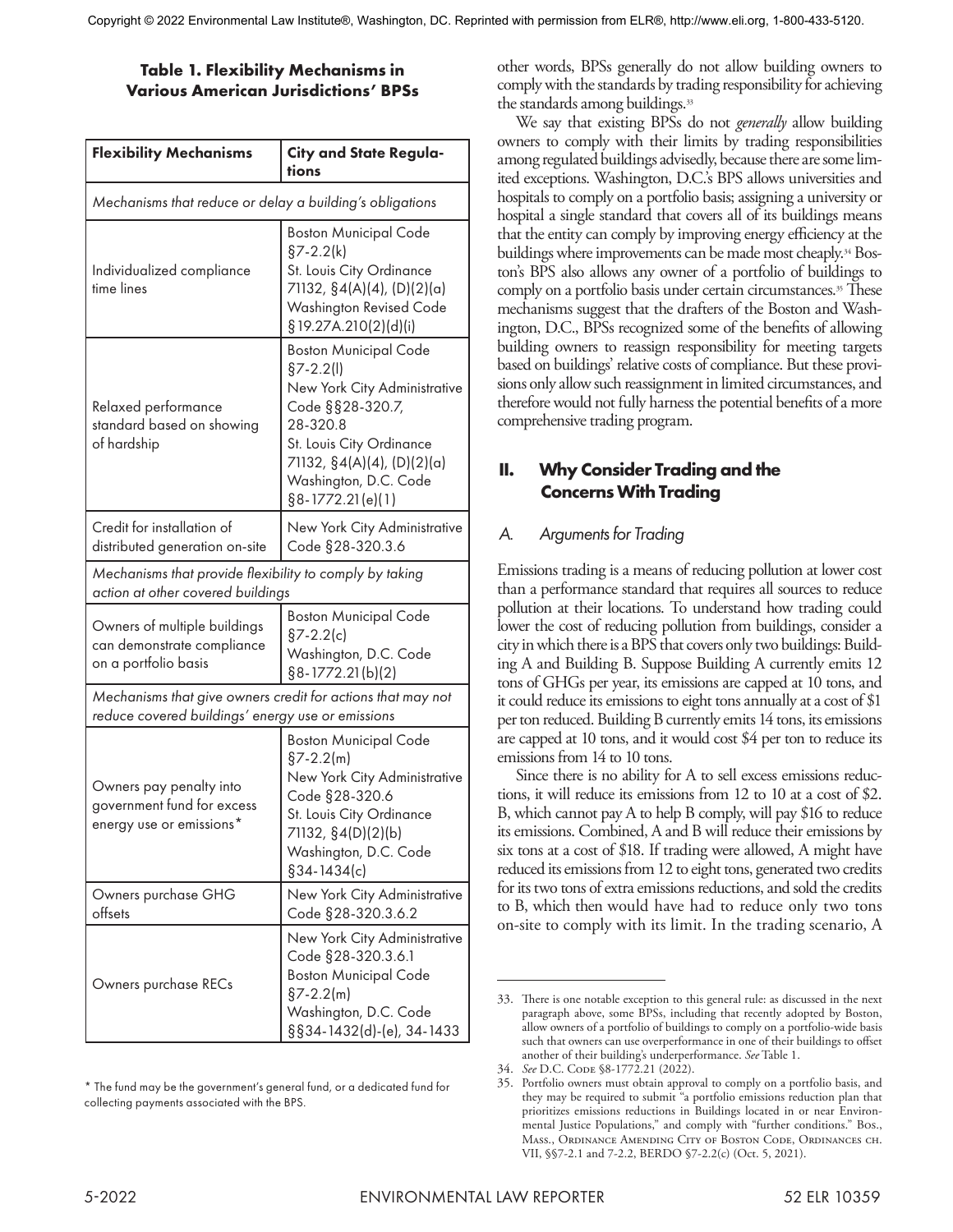and B combined would still reduce six tons of GHGs, but at a total cost of \$12 (\$4 by A and \$8 by B).

The inability to sell and buy excess emissions reductions thus increases the overall cost of achieving the BPS. This example illustrates the traditional economic argument that allowing regulated entities to reallocate responsibility for reducing pollution among themselves provides a lower cost way of reducing pollution than a performance standard that every regulated source must meet on its own. Notably, allowing trading will confer greater cost savings in situations in which the underlying regulation imposes relatively stringent emissions reduction targets; if the underlying standard is not very stringent, the opportunities for cost savings will be small because the law will not impose substantial costs on industry in any event.

Trading also provides an avenue for temporal flexibility, which may be particularly useful in the real estate sector. Making some types of energy-efficiency improvements can substantially disrupt tenants' use of their space, and landlords may be hesitant (or unable) to pursue these upgrades while their spaces are occupied.<sup>36</sup> Trading would give landlords flexibility to decide when to make improvements, timing major projects to coincide with the end of their tenants' leases. Note that this temporal flexibility could even be useful in jurisdictions that aim to impose a netzero carbon mandate; in this case, buildings that reduce their emissions early can bank and then sell credits to other buildings that prefer to delay renovating to eliminate GHG emissions until the end of tenant leases. In fact, EPA permitted this type of banking and trading during the phasedown of lead from gasoline.37

Importantly, an emissions trading program can be designed to require that all the required GHG emissions reductions occur in buildings in the city and thus generate investment, employment, and co-pollutant reductions in the city. This is worth bearing in mind, because some of the flexibility mechanisms in existing BPSs would seem to allow building owners to comply without doing anything that will improve buildings in the city. For example, allowing building owners to comply by purchasing offsets, as New York City's LL97 permits, could allow owners to meet BPSs by buying credits for emissions reduction projects, such as maintaining forests, outside the United States whose GHG reductions are highly uncertain.<sup>38</sup> Also, allowing owners to comply with a BPS by buying RECs, which Boston, New York, and Washington, D.C., permit, seems likely to provide building owners with a cheaper way of complying with BPSs that will have no direct effect on buildings' emissions. In theory, building owners' purchases of RECs to comply with BPSs might finance the construction of renewable energy facilities that might not otherwise have been built. There is some anecdotal evidence that this has occurred in New York City.39 However, we are not familiar with any rigorous analyses suggesting that allowing building owners to comply with BPSs using RECs will lead to the construction of renewable generation that would not otherwise occur.<sup>40</sup>

## *B. Criticisms of Trading*

Notwithstanding the arguments for allowing regulated sources to reallocate responsibility for achieving environmental standards among the sources, there are well-established criticisms of the use of trading. We highlight the three main concerns that we heard during the study of whether New York City should establish a trading program for buildings:

- 1. Trading would be detrimental to EJCs.
- 2. Trading is too complex for cities and building owners to implement.
- 3. There are legal restrictions on the form of trading program that cities could adopt.

As we describe, we believe that there are strategies that could be employed to address each of these concerns, at least in certain cities. Alternatively, where cities lack the technical or legal capacity to implement a trading program, state governments may be able to introduce tradable BPSs.

<sup>36.</sup> *See* Caroline Fluhrer et al., Achieving Radically Energy Efficient Retrofits: The Empire State Building Example 3 (2010); *see also* Evonne Miller & Laurie Buys, *Retrofitting Commercial Office Buildings for Sustainability: Tenants' Perspectives*, 26 J. Prop. Inv. & Fin. 552, 558 (2008) (reporting that, when interviewed, tenants emphasized the importance of conducting retrofits in a manner that had "minimal impact on existing tenants").

<sup>37.</sup> *See* Richard G. Newell & Kristian Rogers, *The Market-Based Lead Phasedown*, *in* Moving to Markets in Environmental Regulation 173, 176 (Jody Freeman & Charles D. Kolstad eds., Oxford Univ. Press 2007) ("To ease the transition for refineries, the 1982 regulations also permitted both trading and banking of lead permits through a system of 'inter-refinery averaging.'"). Heather Payne has also proposed incorporating a trading component into plans to eventually phase out natural gas from new homes. *See* Heather Payne, *The Natural Gas Paradox: Shutting Down a System Designed*  to Last Forever, 80 Mp. L. Rev. 693, 736-37 (2021).

<sup>38.</sup> See N.Y.C. ADMIN. CODE §28-320.3.6 (2022). Buildings in Boston also can comply with their caps by making an "alternative compliance payment"—which is a minimum of \$234 per excess ton of GHG emission into an "Equitable Emissions Investment Fund." Bos., Mass., ORDINANCE AMENDING CITY OF BOSTON CODE, ORDINANCES CH. VII, §§7-2.1 and 7-2.2, BERDO §7-2.2(m), (g) (Oct. 5, 2021). The fund can be allocated to improving affordable housing, but it also can be used for many other purposes, including "any further environmental initiatives." *Id.* §7-2.2(g). Thus, there is no guarantee that the fund will be used to reduce emissions or otherwise improve buildings in the city.

<sup>39.</sup> *See* James Barron, *Ending a Tale of Two Power Grids*, N.Y. Times (Nov. 30, 2021), https://www.nytimes.com/2021/11/30/nyregion/clean-energy-nyc. html (noting that a major real estate developer in New York City, Related, was helping to develop a new transmission line that would bring more renewable energy into New York City and that that renewable energy would help Related to meet its regulatory obligations under LL97).

<sup>40.</sup> As mentioned in the Comment's introduction, while we focus on the benefits of allowing buildings to trade responsibility for reducing GHG emissions, trading also could be used to lower the cost of implementing an energy efficiency-based BPS. Buildings would trade units of energy efficiency, rather than emissions.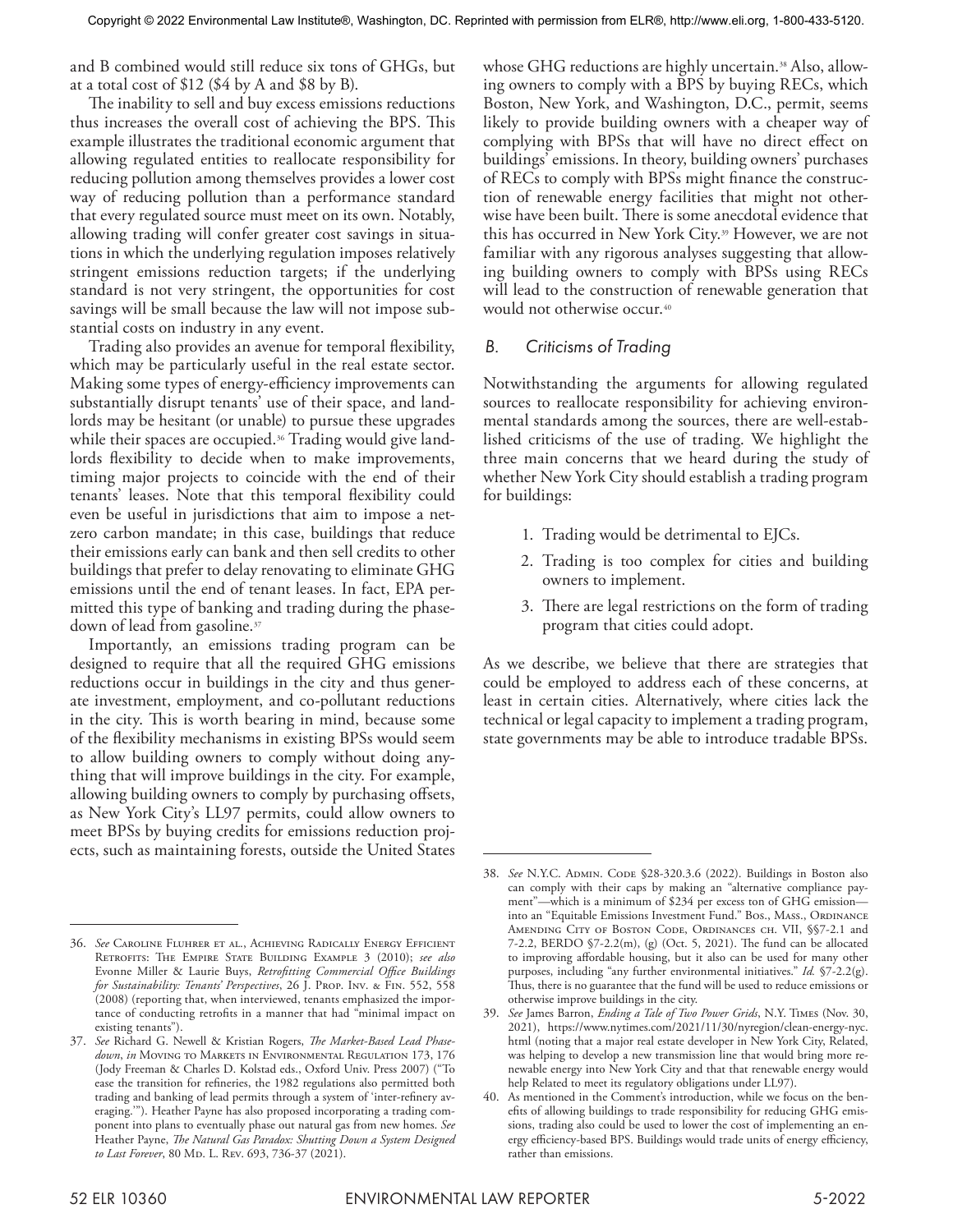#### 1. Environmental Justice

The ability to transfer responsibility for reducing emissions to others has long caused environmental justice groups to worry that emissions trading would lead to a concentration of pollution in EJCs.<sup>41</sup> As economist Ryan Walch has observed, "the core distributional concerns of . . . EJ [environmental justice] groups could be valid if firms with relatively high marginal abatement costs are more likely to be located in disadvantaged communities."42 In this scenario, polluters in EJCs will want to buy extra emissions reductions from polluters outside EJCs to reduce their compliance costs. But such purchases will mean that fewer emissions reductions occur on-site in EJCs, and thus pollution may be higher in EJCs than it would be if trading were not allowed.<sup>43</sup>

The empirical literature on existing emissions trading programs has generally failed to substantiate the concern that trading will exacerbate the disparate pollution burden imposed on historically marginalized communities. The Carbon Trading Study found that "[t]here are at least nine empirical studies analyzing whether trading programs have increased the relative difference between the pollution burden in disadvantaged communities and other communities," and "only one of the nine studies found a general shift in pollution towards disadvantaged communities."44 Moreover, a more recent study of the program in which a shift toward disadvantaged communities was observed (California's cap-and-trade program) found the opposite result; the more recent study found that the trading program had narrowed the gap between pollution levels in disadvantaged areas and other areas.<sup>45</sup>

It is important to note that the trading programs the above studies examined meaningfully differ from the tradable BPS that we have in mind. Each of the studied existing programs regulates a relatively limited number of large industrial polluters. By contrast, a tradable BPS could regulate a much larger number of sources—by way of example, New York City's LL97 established performance standards for more than 11,000 properties<sup>46</sup>—and each of these individual properties is a much smaller source of emissions than is typically regulated under existing emis-

sions trading programs. Moreover, a substantial share of building emissions comes from consuming electricity that is produced in power plants that may be located far away from the regulated property. As such, it is not always clear how emissions reductions attributable to a particular property will impact local pollution levels.

For all these reasons, it is difficult to apply the findings regarding the distributional impacts of existing emissions trading programs to the building sector. To understand whether adding trading to BPSs might shift pollution toward historically disadvantaged communities, policymakers would need to conduct a particularized analysis of the local context.<sup>47</sup>

If policymakers were concerned that trading might lead to an increasing concentration of pollution in disadvantaged communities, there are several guardrails that could be built into the program to prevent such an occurrence. For example, buildings in EJCs could be permitted to sell, but not buy, emissions credits. This would provide a revenue stream to buildings in EJCs that reduce their emissions without creating the potential for local emissions to increase. However, if buildings in EJCs cannot purchase credits, their compliance costs might increase relative to what they would be in an unrestricted market.<sup>48</sup>

As another example, if a portion of the emissions credits that regulated entities need were to be auctioned off, as is the case in many existing emissions trading programs, the revenue from that auction could be used to subsidize energy upgrades to buildings in EJCs.<sup>49</sup> The effect of such a subsidy is to make it relatively less expensive for buildings in EJCs to reduce their energy use, thus turning wouldbe buyers of credits into sellers. Note that if this approach were taken, trading might be used to induce additional pollution reductions in EJCs that might not occur if a uniform performance standard were adopted.

There is another benefit to this approach as well: it could redistribute the cost of lowering pollution from EJCs toward wealthier areas and/or better capitalized segments of the building stock. Whereas many existing trading programs regulate a fairly homogenous group of large corporate entities such as power plants, BPSs can cover a tremendous diversity of sources with very different ownership structures. Looking back at New York City's LL97, the law regulates commercial office buildings, hospitals, rental apartment buildings, cooperatively owned apartment buildings, and more.<sup>50</sup> These buildings often have different energy use profiles and different financial abilities to absorb the upfront costs associated with upgrading their

<sup>41.</sup> *See* Boyd, *supra* note 2, at 403-04; *see also* CTS Report, *supra* note 17, app. A.

<sup>42.</sup> Ryan Walch, The Effect of California's Carbon Cap and Trade Program on Co-Pollutants and Environmental Justice: Evidence From the Electricity Sector (Nov. 1, 2018) (unpublished manuscript).

<sup>43.</sup> Alternatively, it is also possible that "the flexibility inherent in market mechanisms may allow plant managers to make pollution control decisions on the basis of informal political or discriminatory, rather than purely economic, motives." Erin T. Mansur & Glenn Sheriff, *Do Pollution Markets Harm Low Income and Minority Communities? Ranking Emissions Distributions Generated by California's Reclaim Program* 2 (Nat'l Bureau of Econ. Rsch., Working Paper No. 25,666, 2019).

<sup>44.</sup> CTS Report, *supra* note 17, at 40.

<sup>45.</sup> *See* Danae Hernandez-Cortes & Kyle C. Meng, *Do Environmental Markets Cause Environmental Injustice? Evidence From California's Carbon Market* 30 (Nat'l Bureau of Econ. Rsch., Working Paper No. 27,205, 2020). Since the Carbon Trading Study was completed, there appears to have been additional empirical work on the impact of California's cap-and-trade program on EJCs. Tigue, *supra* note 4.

<sup>46.</sup> CTS Report, *supra* note 17, at 28.

<sup>47.</sup> As discussed further below, the study of implementing a building emissions trading program for New York City modelled the impacts of potential trading market designs for EJCs in the city.

<sup>48.</sup> CTS Report, *supra* note 17, at 84.

<sup>49.</sup> We discuss this option, as well as other strategies for targeting emissions reductions in EJCs, further in Part III.

<sup>50.</sup> *See* N.Y.C. ADMIN. CODE §28-320.1 (2022). Boston's local law covers "City Building, Non-Residential Building, or Residential Building." Bos., Mass., Ordinance Amending City of Boston Code, Ordinances ch. VII, §§7-2.1 and 7-2.2, BERDO §7.2-2(b) (Oct. 5, 2021). Washington, D.C.'s, law covers all privately owned buildings of a certain square footage and ones that are D.C.-owned. See D.C. Code §8-1772.21 (2022).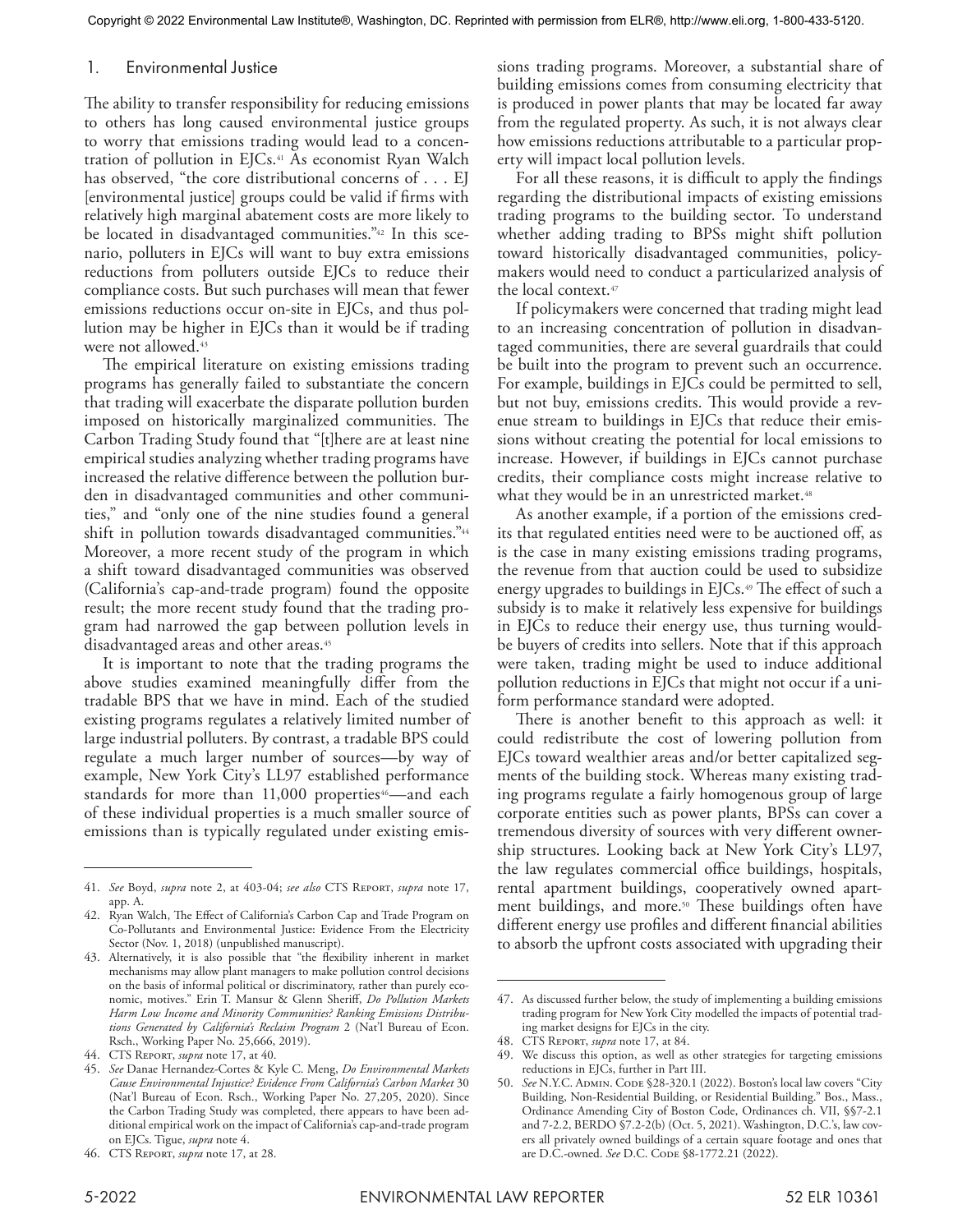properties to lower their emissions. Moreover, increasing housing costs may have qualitatively different economic or political implications than increases in commercial rents.

Given these disparities, policymakers might be concerned about how the cost of complying with a BPS is distributed among building owners and seek to ensure that the residential sector and/or EJCs do not shoulder the bulk of the burden. By investing auction proceeds in particular types of buildings or geographies, policymakers can use trading programs to help achieve their desired cost distribution.

#### 2. Administrative Complexity for Cities

While emissions trading was often framed by its early proponents as an alternative to government regulation, it is in fact a form of such regulation, albeit one that relies on economic incentives. Pointing to the regulatory framework required to establish and operate a trading program, some critics of emissions trading argue that it is overly complex to implement.<sup>51</sup> In New York City, we have heard a version of this concern, with people suggesting that the city government might not have the administrative capacity to implement a trading program. Some also expressed a concern that it would be too difficult for building owners to participate in a trading program.

These concerns are certainly not unreasonable. Cities' lack of technical and bureaucratic resources has hindered past municipal environmental policy efforts.<sup>52</sup> Moreover, the incredible diversity of sources that could be regulated under a tradable BPS—in theory, such laws could regulate a cast of characters as diverse as the Empire State Building and a relatively small apartment building—means that entities with far fewer managerial and technical resources could participate in the programs.

We do not believe that either of these concerns is insurmountable. To begin with, the degree to which a trading program will add complexity—both for the regulator and the regulated entities—depends on the design of the trading program. Looking to our own study of LL97, one of the programs that we designed for New York City would be much less complicated administratively for both the city and regulated entities. The key difference between the two programs from the standpoint of administrative complexity is that one of them requires the city to develop a city-run (or, at least, city-authorized) auction to distribute a portion of the credits that buildings would need to cover their emissions.

Under the other program that we designed, no credits are auctioned off; instead, buildings generate credits for sale by reducing their emissions by more than they are legally required to do; these buildings would then sell the credits to others either bilaterally or on an exchange. Under this approach, the city does not need to administer an auction, and any building owner who believes participating in a trading program would be overly complicated can simply choose not to participate. Those buildings that are disinclined to participate in a trading program due to its complexity—say, the owners of relatively small multifamily buildings—could choose to avail themselves of any of the other compliance pathways that the BPS makes available to them, including retrofitting their own property or using any of the specified flexibility mechanisms that the law may provide for, such as purchasing RECs.

We recognize that even without an auction, trading introduces certain administrative complexities for the city that it would be spared if it opted for a uniform performance approach. For instance, once a market for credits is introduced, the government will need to take measures to prevent fraud and market manipulation. But these tasks may be less burdensome than policymakers might imagine. As an example, the Regional Greenhouse Gas Initiative (RGGI), which runs a trading program for emissions from power plants in 11 states in the northeastern United States, has employed between six and eight staff members each year since it began operations.53 RGGI contracts with a private-sector consultant to administer its auctions and has paid between \$317,000 and  $$420,000$  per year for this service.<sup>54</sup> California also relies on private-sector consulting firms to conduct many of the administrative functions involved with running the California cap-and-trade program, including running quarterly auctions for allowances.<sup>55</sup>

Finally, to the extent that a tradable BPS would introduce additional administrative burdens above and beyond uniform BPSs, it is not necessarily the case that a city is less prepared to grapple with such complexities than a state. As a case in point, New York City has more than 10 times the population of the state of Vermont, which has participated in RGGI's trading program since  $2005$ ,<sup>56</sup> and Washington State, which is also less populous than New York City, legislated a carbon trading program in 2021.<sup>57</sup> New York City's annual budget is also larger than all but two states in the United States.<sup>58</sup>

<sup>51.</sup> *See*, *e.g.*, Boyd, *supra* note 2, at 420.

<sup>52.</sup> *See* Katrina Wyman & Danielle Spiegel-Feld, *Urban Environmental Renais*sance, 108 CAL. L. REV. 305, 316 (2020).

<sup>53.</sup> *See* Alex Meeks et al., Carbon Trading for New York City's Building SECTOR: IMPLEMENTATION PLAN 239 (2021).

<sup>54.</sup> *See id*. at 259. 55. *See id*. at 166.

<sup>56.</sup> *See* RGGI, *Program Design Archive: A Brief History of RGGI*, https://www. rggi.org/program-overview-and-design/design-archive (last visited Mar. 6, 2022) (stating that Vermont and six other states signed a memorandum of understanding to implement RGGI in 2005); New York City Department of City Planning, *Population*, https://www1.nyc.gov/site/planning/planning-level/nyc-population/nyc-population.page (last visited Mar. 6, 2022) (estimating New York City's population as of 2020 at more than 8.8 million); U.S. Census Bureau, *QuickFacts: Vermont*, https://www.census.gov/ quickfacts/VT (last visited Mar. 6, 2022) (estimating Vermont's population as of 2021 at more than 600,000).

<sup>57.</sup> *See* News Release, State of Washington Department of Ecology, State Begins Work to Implement Climate Commitment Act (Aug. 6, 2021), https://ecology.wa.gov/About-us/Who-we-are/News/2021/Aug-6-State-begins-work-toimplement-Climate-Commi; U.S. Census Bureau, *QuickFacts: Washington*, https://www.census.gov/quickfacts/WA (last visited Mar. 6, 2022).

<sup>58.</sup> *See* Jeff Coltin, *What to Know About NYC's \$92.2 Billion Budget*, City & St. N.Y. (Feb. 7, 2019), https://www.cityandstateny.com/politics/2019/02/ what-to-know-about-nycs-922-billion-budget/177704/.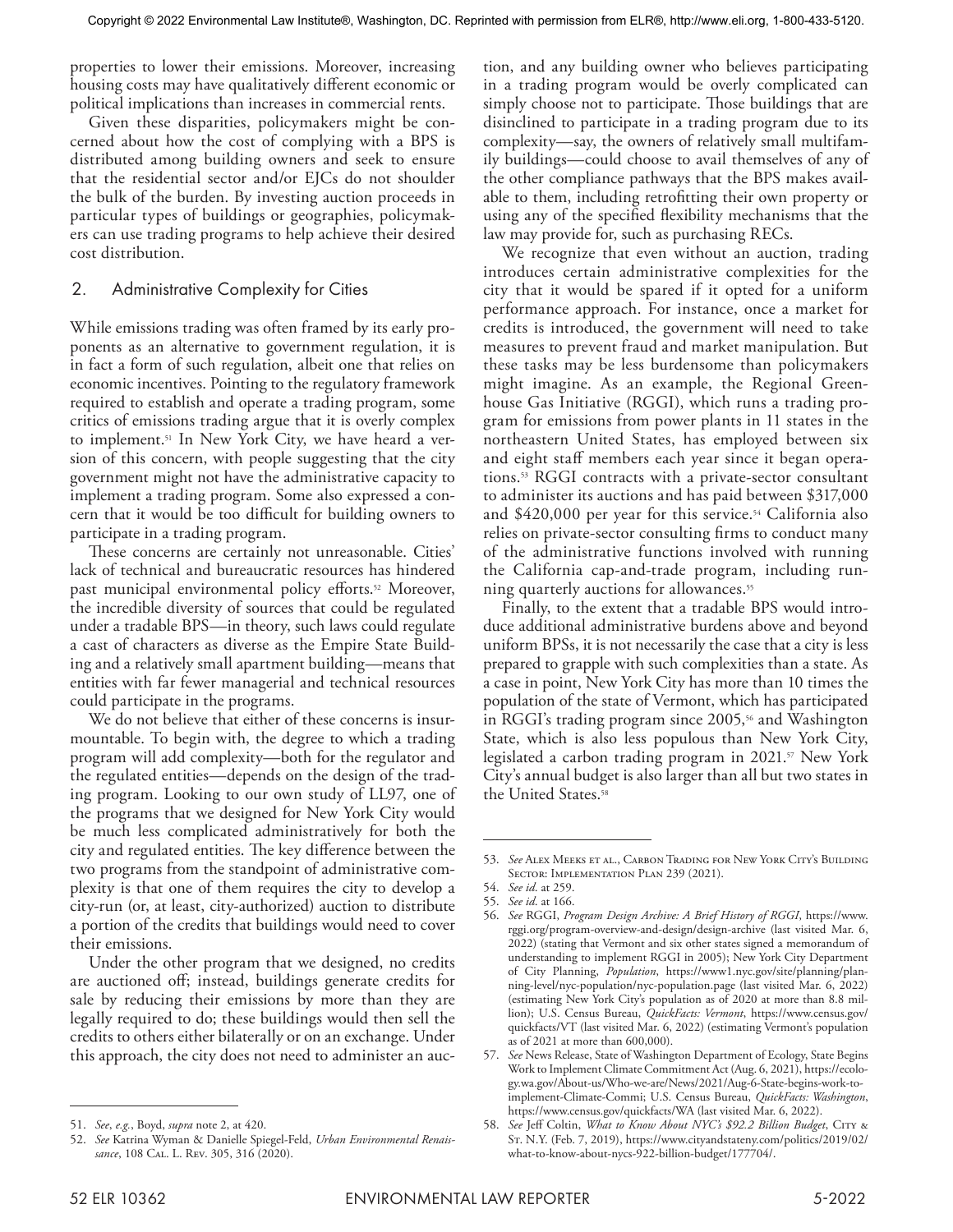Obviously, New York is unique among North American cities, and we do not pretend that all (or even many other) cities are similarly resourced. We merely wish to suggest that the level of government (local versus state) is not necessarily dispositive, and some cities may be able to take on the required work. If they cannot, then states that are establishing BPSs might consider allowing covered buildings to reallocate responsibility for achieving their performance targets among themselves.

#### 3. Legal Constraints

A third concern about developing a trading program at the municipal level is that cities operate in a more constrained legal space than higher levels of government, which may impact their ability to develop effective trading programs. The biggest legal constraint that is relevant here is that cities typically cannot impose new taxes without state authorization.59

The reason that the limits on taxation matter in this context is that cities that choose to auction off emissions credits could be accused of imposing a tax on the regulated entities. Industry groups in California that opposed the state's cap-and-trade program raised this argument in their attempt to have the state's courts invalidate the program.60 The highest court to hear the case ruled that the auction did not amount to an unauthorized tax<sup>61</sup>; however, one of the three judges forcefully dissented from the opinion.<sup>62</sup> Moreover, the definition of "tax" is a matter of state law, so the California decision is not binding on courts in other states.

To avoid legal risk, cities may want to either avoid auctioning off allowances or seek prior authorization from their state legislature before doing so. Which of these options is preferable may depend on local political considerations, including the level of coordination between the city and state governments. In some states, such as California, state, as well as local, governments face restrictions in establishing new taxes, $63$  so state governments also might need to be mindful of any such restrictions in establishing tradable BPSs with auctioned credits at the state level.

In summary, incorporating trading into a BPS could provide a number of advantages, including lowering costs and providing additional tools for targeting investment in EJCs. While there are certain complications associated with introducing trading at the municipal level, we believe that these complications can be mitigated, particularly in large, well-resourced cities such as New York.

## **III. Tailoring Trading to the Local Context**

As Part II suggests, emissions trading programs take many different forms, and a tradable BPS could also be structured in a number of different ways. Among other decisions, policymakers need to decide how to initially allocate credits to regulated entities, whether there should be a minimum price set for the sale of credits, whether to take any action to target investment or pollution reductions toward particular geographies, including EJCs, and whether entities can bank unused credits for use in a later compliance period.

As noted in the introduction, in 2020-2021, we led a large team of researchers in a study for the New York City Mayor's Office of Climate and Sustainability<sup>64</sup> on whether, and how, a trading program might be added to LL97, a BPS that caps the GHG emissions of large buildings in the city starting in 2024. $\sigma$  LL97 itself required the city government to undertake the study.<sup>66</sup> The study sought to design a trading program that would reduce more GHG emissions than current LL97, lower the cost for building owners to comply with LL97, and center environmental justice, among other goals. $\sigma$  Throughout the analysis, we assumed that certain features of LL97 were fixed, such as the levels of the declining caps on building GHG emissions that the law established.<sup>68</sup>

In general terms, there were two environmental justice goals for the study: first, designing a trading program that would not increase emissions of local pollutants sulfur oxide, nitrogen oxide, and fine particulate matter  $(PM, \zeta)$ —in EJCs in any year compared to LL97 without trading.<sup>69</sup> In addition, the study aimed to increase investment in EJCs compared to what would occur under LL97 without trading.<sup>70</sup> To enable it to realize these goals, the study team mapped EJCs in the city, $71$  developed a series of metrics for analyzing the impacts of different trading proposals on EJCs (and non-EJCs and the city as a whole), $72$ used these metrics to track impacts on EJCs of different options,73 and modelled the impacts of various options for improving outcomes in  $E/Cs$  under trading.<sup>74</sup> Environmental justice groups were members of the two stakeholder committees that provided input into the study.<sup>75</sup>

After a lengthy iterative process, the study team identified two model trading program designs that we believe would effectively advance New York City's goals.<sup>76</sup> The two

70. *Id*.

72. *Id.* at 46-47.

76. *Id.* at 88-93.

<sup>59.</sup> *See* Erin Adele Scharff, *Green Fees: The Challenge of Pricing Externalities Under State Law*, 97 Neb. L. Rev. 168, 180-81 (2018). Cities generally have more leeway to impose fees and other types of non-tax charges, but the jurisprudence on how to distinguish tax from non-tax charges is murky. *See id.* at 185.

<sup>60.</sup> *See* California Chamber of Com. v. State Air Res. Bd., 216 Cal. Rptr. 3d 694, 700, 47 ELR 20053 (Ct. App. 2017).

<sup>61.</sup> *See id*. at 728.

<sup>62.</sup> *See id*. at 732-44 (Hull, J., dissenting).

<sup>63.</sup> Scharff, *supra* note 59, at 175, 210.

<sup>64.</sup> The office has since been renamed the Mayor's Office of Climate and Environmental Justice.

<sup>65.</sup> *See* N.Y.C., N.Y., LOCAL LAW No. 97 §5 (2019) (codified at N.Y.C. АDMIN. Code §28-320.11); CTS Report, *supra* note 17.

<sup>66.</sup> CTS Report, *supra* note 17, at 31.

<sup>67.</sup> *Id*. at 46.

<sup>68.</sup> *Id.* at 67-70.

<sup>69.</sup> *Id.* at 46.

<sup>71.</sup> *Id.* at 31-33.

<sup>73.</sup> *Id.* at 140-51 (Appendix C: Detailed Results of Initial Model Runs); *id.* at 152-65 (Appendix D: Detailed Evaluation Tables of the Two Illustrative Trading Proposals).

<sup>74.</sup> *Id.* at 82-83.

<sup>75.</sup> *Id*. at 168-69 (Appendix F: Stakeholder Group Participants).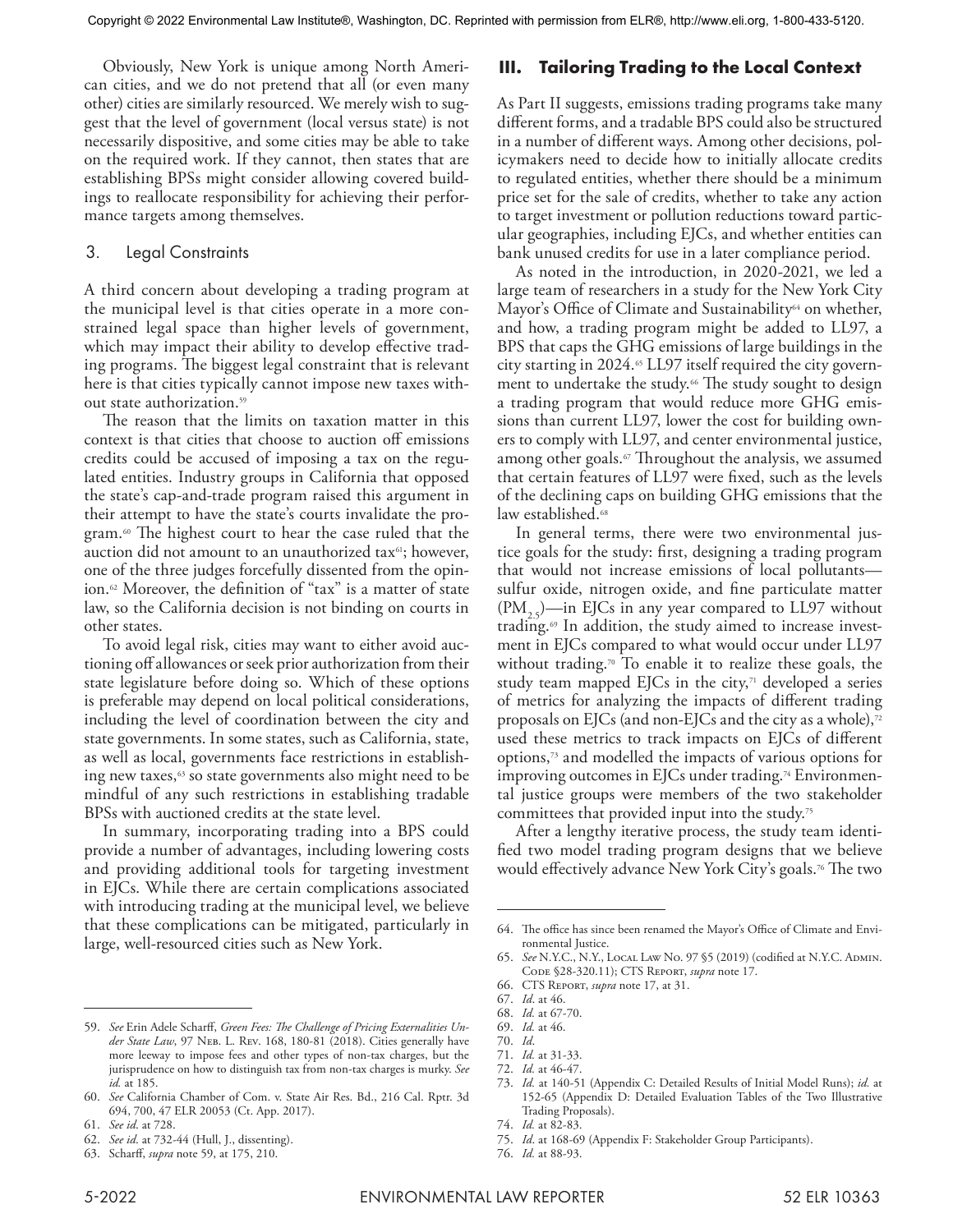proposals represent two different approaches to designing trading programs, differentiated based on how the emissions credits that buildings would buy and sell are initially allocated.77 Option #1 relies on an auction to allocate some credits, while Option #2 relies on buildings generating credits. The two proposals include specific environmental justice-related features. Modelling for the study indicated that both proposals would achieve the objectives of increasing investment in EJCs, and not increasing the amount of local pollution in EJCs, compared with current LL97.78

Below, we briefly describe the two options and highlight key impacts, including for EJCs.79 We offer these options as a stimulus to further thinking. Any trading program would have to be tailored to the local context and prevailing policy preferences of the decisionmakers.

#### *A. Option #1: Partial Auction*

Option #1 is arguably the more ambitious of the two proposals, and includes an auction. The city would allocate credits to building owners. Building owners outside of EJCs would only receive emissions credits equal to 70% of a building's LL97 emissions cap.<sup>80</sup> The city would sell the remaining credits at auction at a minimum price of \$50 per credit and use a portion of the proceeds from the auction to subsidize retrofits of buildings in  $E/Cs$ .<sup>81</sup> Building owners in EJCs, by contrast, would receive credits equal to 100% of their LL97 emissions cap.82

This proposal takes advantage of the potential mentioned above to use an auction to raise funds that can be redistributed to subsidize abatement in specific areas (under this proposal, EJCs). While this version of trading with an auction contemplates auctioning only a share of credits (partly to minimize the deviation from current LL97), a city might choose to sell more credits through an auction, and potentially raise a larger fund for subsidizing energyefficiency improvements in buildings or other goals.

Option #1 also would allow certain categories of affordable housing buildings that do not have caps under LL97 to opt into a trading program and sell credits. Since these buildings are disproportionately in EJCs, this "opt-in" provision would benefit buildings in  $E/Cs$ .<sup>83</sup> Option #1 also eliminates the potential for buildings to comply by buying offsets, which would presumably increase abatement within the city's borders.<sup>84</sup>

#### *B. Option #2: No Auction*

Under Option #2, there is no auction. Instead, building owners themselves generate credits that they can sell by reducing their emissions by the lesser of their 2018 emissions, which was the year before LL97 was passed, and their LL97 cap.<sup>85</sup> To drive additional investment toward EJCs, and ensure that these areas see more reductions in local air pollution than would occur under LL97 each year, this proposal also recommends that the city accelerate its phaseout of a particularly dirty form of heating oil known as No. 4 fuel oil.<sup>86</sup> As under Option #1, affordable housing buildings also would be able to opt into selling credits, and the ability to use offsets to comply would be eliminated.<sup>87</sup>

#### *C. Impacts*

The study's modelling indicated that both proposals would generate numerous benefits for New York City.<sup>88</sup> They both reduce more emissions of GHGs and local pollutants from buildings in New York City than LL97 without trading.<sup>89</sup> They both modestly reduce owners' costs.<sup>90</sup> As mentioned above, both proposals would also benefit EJCs. They both reduce more local air pollution, and generate more investment, in EJCs than LL97 without trading.<sup>91</sup> Both proposals also save more lives in EJCs than current LL97 as a result of the additional reductions in  $\text{PM}_{2.5}$ .<sup>92</sup>

Still, there are also some significant differences between the proposals. Of principal import, Option #1 is more redistributive, both in terms of investment and pollution. By allocating a larger share of free credits to buildings in EJCs than non-EJCs, and subsidizing the cost of retrofits in EJCs, this option shifts investment toward EJCs and shifts pollution toward non-EJCs.<sup>93</sup> Option #1 is also more complicated for the city to administer and potentially imposes more complications on regulated entities as well.<sup>94</sup>

Under Option #2, the city does not establish an auction and therefore does not need to obtain state legislative authorization to avoid the legal risk that auctioning credits would be challenged in court as a tax.<sup>95</sup> Also, under Option #2, building owners that do not want to have anything to do with trading can entirely avoid generating or buying credits, and comply in other ways.<sup>96</sup>

<sup>77.</sup> *Id.* at 88, 90.

<sup>78.</sup> *Id.* at 99.

<sup>79.</sup> A more detailed description of the proposals is available at CTS Report, *supra* note 17, at 88-93. This part of the Comment draws extensively on the findings of the Carbon Trading Study.

<sup>80.</sup> *Id.* at 91.

<sup>81.</sup> *Id*. at 92-93. 82. *Id*. at 91.

<sup>83.</sup> *Id.* at 92.

<sup>84.</sup> *Id.* at 93.

<sup>85.</sup> Buildings should only be allowed to generate credits if they reduce their emissions below their LL97 caps *and* their 2018 emissions, because otherwise buildings that already emitted less than their LL97 caps prior to the law's passage would get a windfall.

<sup>86.</sup> CTS Report, *supra* note 17, at 92.

<sup>87.</sup> *Id.* at 92-93.

<sup>88.</sup> *Id.* at 94-103 (describing the results of the modelling of the impacts of the two proposals).

<sup>89.</sup> *Id.* at 98.

<sup>90.</sup> *Id.* at 100-01.

<sup>91.</sup> *Id.* at 99.

<sup>92.</sup> *Id.* at 97 (Table 17. Avoided deaths by EJC status between 2024 and 2050, relative to base-case LL97 without trading).

<sup>93.</sup> *Id.* at 99-100.

<sup>94.</sup> *Id.* at 102.

<sup>95.</sup> *Id.*

<sup>96.</sup> *Id.*